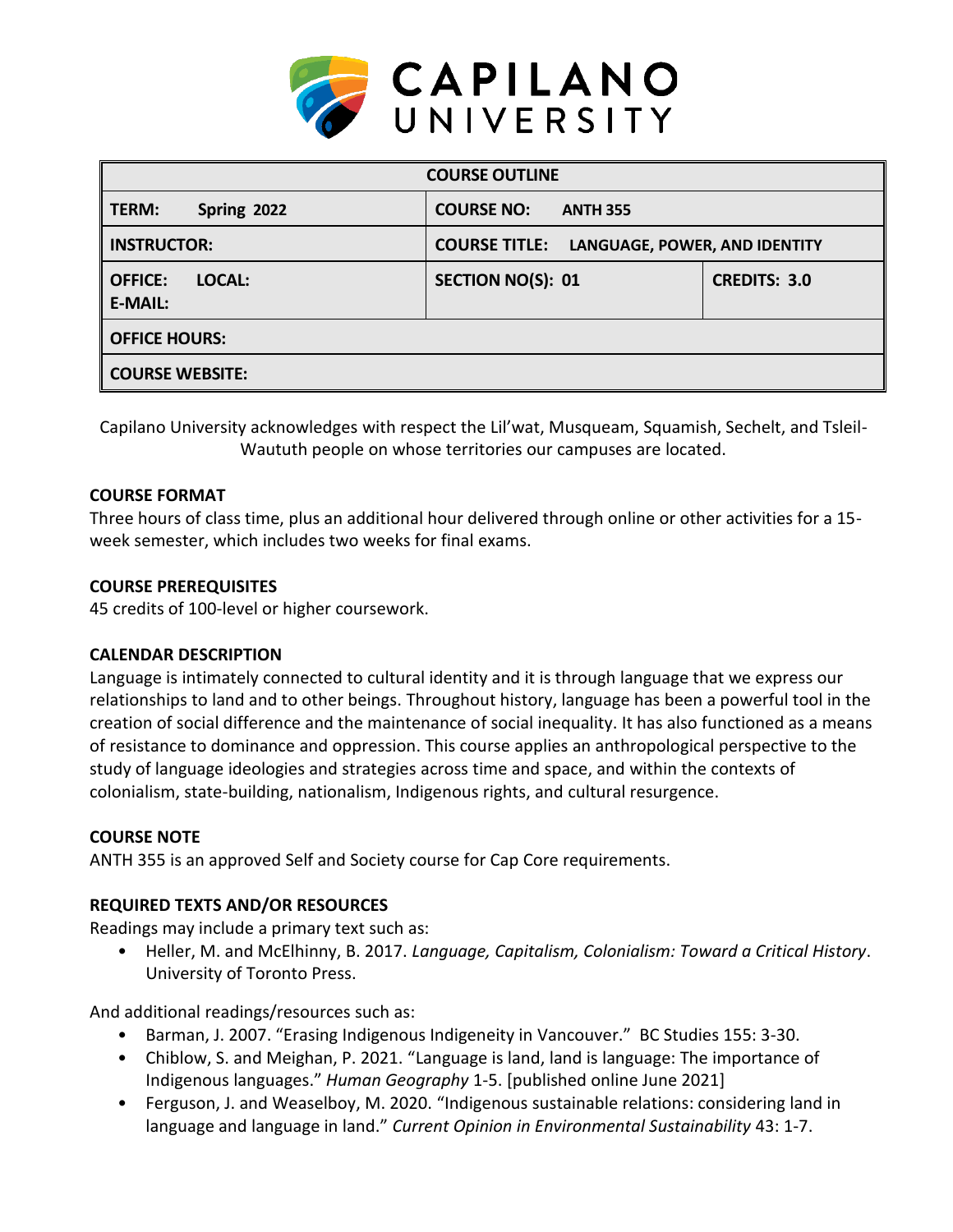- Flores, N. 2017. "Developing a materialist anti-racist approach to language activism." *Multilingua* 36(5): 565–570.
- McFarlane, P. and Schabus, N., eds. 2017. *Whose Land is it Anyway: A Manual for Decolonization*. Federation of Post-Secondary Educators of BC.
- Sanchez, N. 2019. *Decolonization is for Everyone*. TEDxSFU talk.
- Simpson, L. 2014. "Land as pedagogy: Nishnaabeg intelligence and rebellious transformation." *Decolonization: Indigeneity, Education & Society* 3(3): 1-25.

# **COURSE STUDENT LEARNING OUTCOMES**

# **On successful completion of this course, students will be able to do the following:**

- Identify how ideas and policies about language have contributed to social inequality historically and in the present
- Articulate the relationships between language, culture, and identity
- Explain how language has been used as a tool of power in different times and places
- Compare language policies affecting Indigenous peoples and other ethnic groups in diverse countries including settler colonial states
- Explain how assimilationist language policies have been tied to severing Indigenous people's connection to the land
- Demonstrate an understanding of how language policies have been tied to state formation and national identity
- Outline global linguistic diversity and the implications of language loss and endangerment
- Identify how language has been used to resist assimilation and domination
- Apply an understanding of the legacies of historical language ideologies and policies to an assessment of contemporary language use in our region and across Canada

## **Students who complete this Self and Society course will be able to do the following:**

- Identify potential root causes of local/global problems and how they affect local/global cultures, economies, politics, and policies.
- Analyze the impact of colonialism and racism on Indigenous peoples.
- Generate strategies for reconciling Indigenous and Canadian relations.
- Explain how contexts (e.g., cultural, historical, colonial, economic, technological) shape identity formation and social structures.

## **COURSE CONTENT**

| Week         | <b>Topics</b>                                                                                                                                                         |
|--------------|-----------------------------------------------------------------------------------------------------------------------------------------------------------------------|
| $\mathbf{1}$ | -Introduction to Linguistic Anthropology; language, culture, identity                                                                                                 |
| 2            | -Land and Indigenous Nations' languages                                                                                                                               |
| $3 - 4$      | -Language and the making of social difference and social inequality; imperialism,<br>colonialism in history; settler colonialism; states and nation-building          |
| $5 - 7$      | -Colonialism and Indigenous Nations' languages - case studies in Canada and<br>elsewhere; endangered languages and language revitalization                            |
| $8 - 11$     | -State language policies; language standardization; case studies: official<br>languages; minority languages; stigmatization of non-dominant languages and<br>dialects |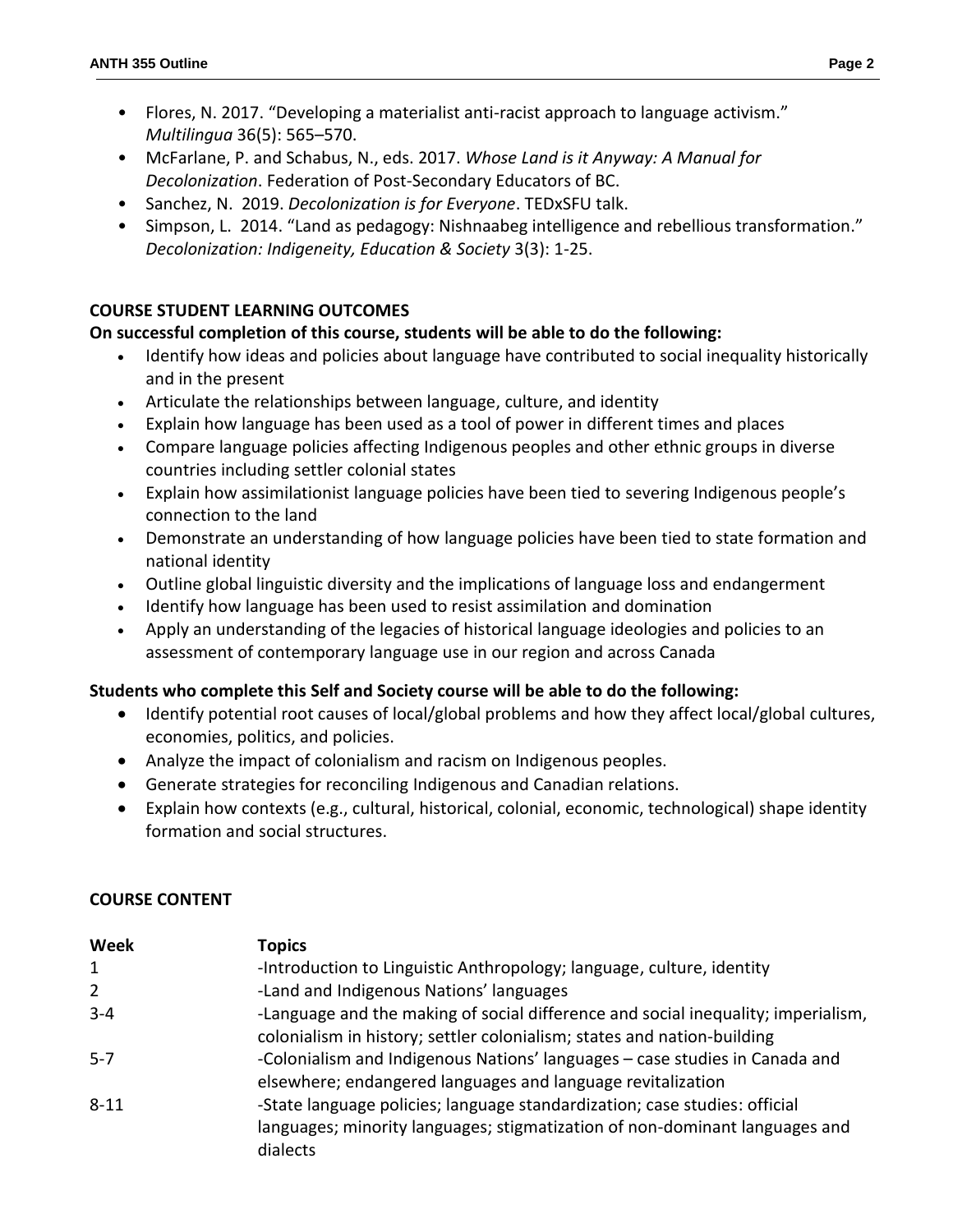| $12 - 13$ | -Legacies of the past and looking to the future; language policy proposals to          |
|-----------|----------------------------------------------------------------------------------------|
|           | address social inequality; redress for past policies of forced linguistic and cultural |
|           | assimilation (cultural genocide)                                                       |
| $14 - 15$ | -Final exam period                                                                     |

### **EVALUATION PROFILE**

| Written assignments      | 35-65%* (examples: reading responses; interviews; film reviews;<br>documentation of regional linguistic diversity and language use; reflective<br>papers; proposal for final project; self-assessment) |
|--------------------------|--------------------------------------------------------------------------------------------------------------------------------------------------------------------------------------------------------|
| Presentations            | $0 - 20%$                                                                                                                                                                                              |
| Participation/Discussion | $0 - 10%$                                                                                                                                                                                              |
| Final project            | 25-35% (May involve community engagement, e.g., through CityStudio)                                                                                                                                    |
| Total                    | 100%                                                                                                                                                                                                   |

\*No single assignment /assessment will be worth more than 35%

#### **GRADING PROFILE**

|             |                         | $  A + = 90-100   B+ = 77-79   C+ = 67-69   D = 50-59$ |  |
|-------------|-------------------------|--------------------------------------------------------|--|
|             |                         | = 85-89   B = 73-76   C = 63-66   F = 0-49             |  |
| $A - 80-84$ | $ B- = 70-72 C = 60-62$ |                                                        |  |

#### **Incomplete Grades**

Grades of Incomplete "I" are assigned only in exceptional circumstances when a student requests extra time to complete their coursework. Such agreements are made only at the request of the student, who is responsible to determine from the instructor the outstanding requirements of the course.

#### **Late Assignments**

Assignments are due at the beginning of the class on the due date listed. If you anticipate handing in an assignment late, please consult with your instructor beforehand.

#### **Missed Exams/Quizzes**

Make-up exams, quizzes and/or tests are given at the discretion of the instructor. They are generally given only in medical emergencies or severe personal crises. Some missed labs or other activities may not be able to be accommodated. Please consult with your instructor.

#### **Attendance**

Students are expected to attend all classes and associated activities.

#### **English Usage**

Students are expected to proofread all written work for any grammatical, spelling and stylistic errors. Instructors may deduct marks for incorrect grammar and spelling in written assignments.

#### **Electronic Devices**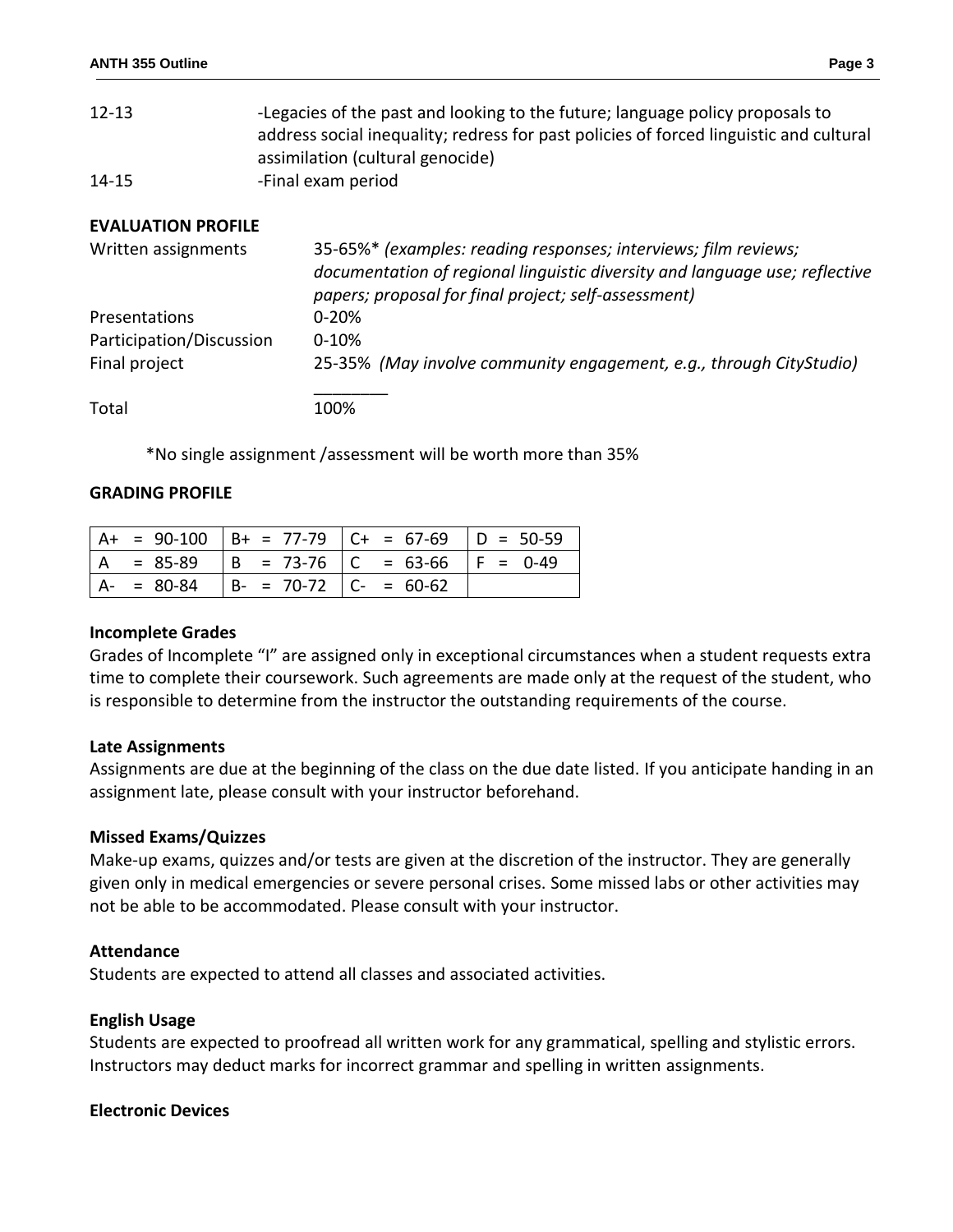Students may use electronic devices during class for note-taking or as directed by the instructor for group activities.

## **On-line Communication (email, eLearn, etc.)**

Outside of the classroom, instructors will (if necessary) communicate with students using either their official Capilano University email or eLearn; please check both regularly. Official communication between Capilano University and students is delivered to students' Capilano University email addresses only.

# **UNIVERSITY OPERATIONAL DETAILS**

## **Tools for Success**

Many services are available to support student success for Capilano University students. A central navigation point for all services can be found at:<https://www.capilanou.ca/student-life/>

## **Capilano University Security: download the [CapU Mobile Safety App](https://www.capilanou.ca/student-life/support--wellness/safety--security/capu-safe-app/)**

## **Policy Statement (S2009-06)**

Capilano University has policies on Academic Appeals (including appeal of final grade), Student Conduct, Academic Integrity, Academic Probation and other educational issues. These and other policies are available on the University website.

# **Academic Integrity (S2017-05)**

Any instance of academic dishonesty or breach of the standards of academic integrity is serious and students will be held accountable for their actions, whether acting alone or in a group. See policy and procedures S2017-05 Academic Integrity for more information: [https://www.capilanou.ca/about](https://www.capilanou.ca/about-capu/governance/policies/)[capu/governance/policies/](https://www.capilanou.ca/about-capu/governance/policies/)

Violations of academic integrity, including dishonesty in assignments, examinations, or other academic performances, are prohibited and will be handled in accordance with the Student Academic Integrity Procedures.

**Academic dishonesty** is any act that breaches one or more of the principles of academic integrity. Acts of academic dishonesty may include but are not limited to the following types:

**Cheating**: Using or providing unauthorized aids, assistance or materials while preparing or completing assessments, or when completing practical work (in clinical, practicum, or lab settings), including but not limited to the following:

- Copying or attempting to copy the work of another during an assessment;
- Communicating work to another student during an examination;
- Using unauthorized aids, notes, or electronic devices or means during an examination;
- Unauthorized possession of an assessment or answer key; and/or,
- Submitting of a substantially similar assessment by two or more students, except in the case where such submission is specifically authorized by the instructor.

**Fraud**: Creation or use of falsified documents.